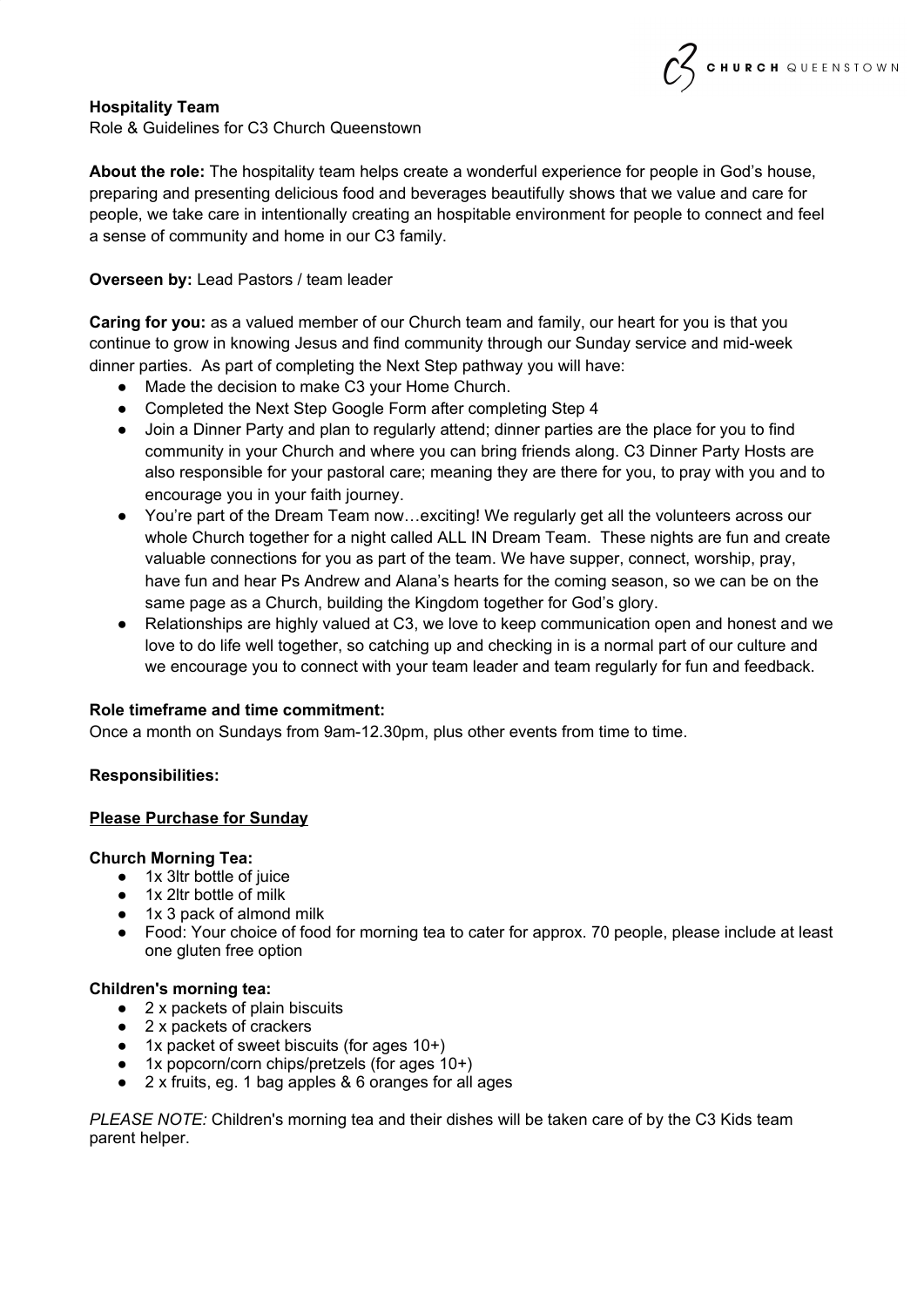**Reimbursement:** *Ensure you keep your receipt for the purchase of these items and submit to Ps Andrew along with the attached reimbursement form. Please photograph or scan and email to [andrew@c3Churchqueenstown.org](mailto:andrew@c3Churchqueenstown.org)*

*Reimbursements are processed on Fridays, please advise Ps Andrew if you'd like them sooner.*

**What to do… Please setup 2 trestle tables along wall to the left of the entrance in the main auditorium with two clean grey tablecloths** (each hospitality host has their own set to be responsible for):

Table One

- 2 Bottles of water
- A jug of juice
- Glasses
- Morning tea (to be put out at end of service)
- Communion goes on this table for during the service that includes communion

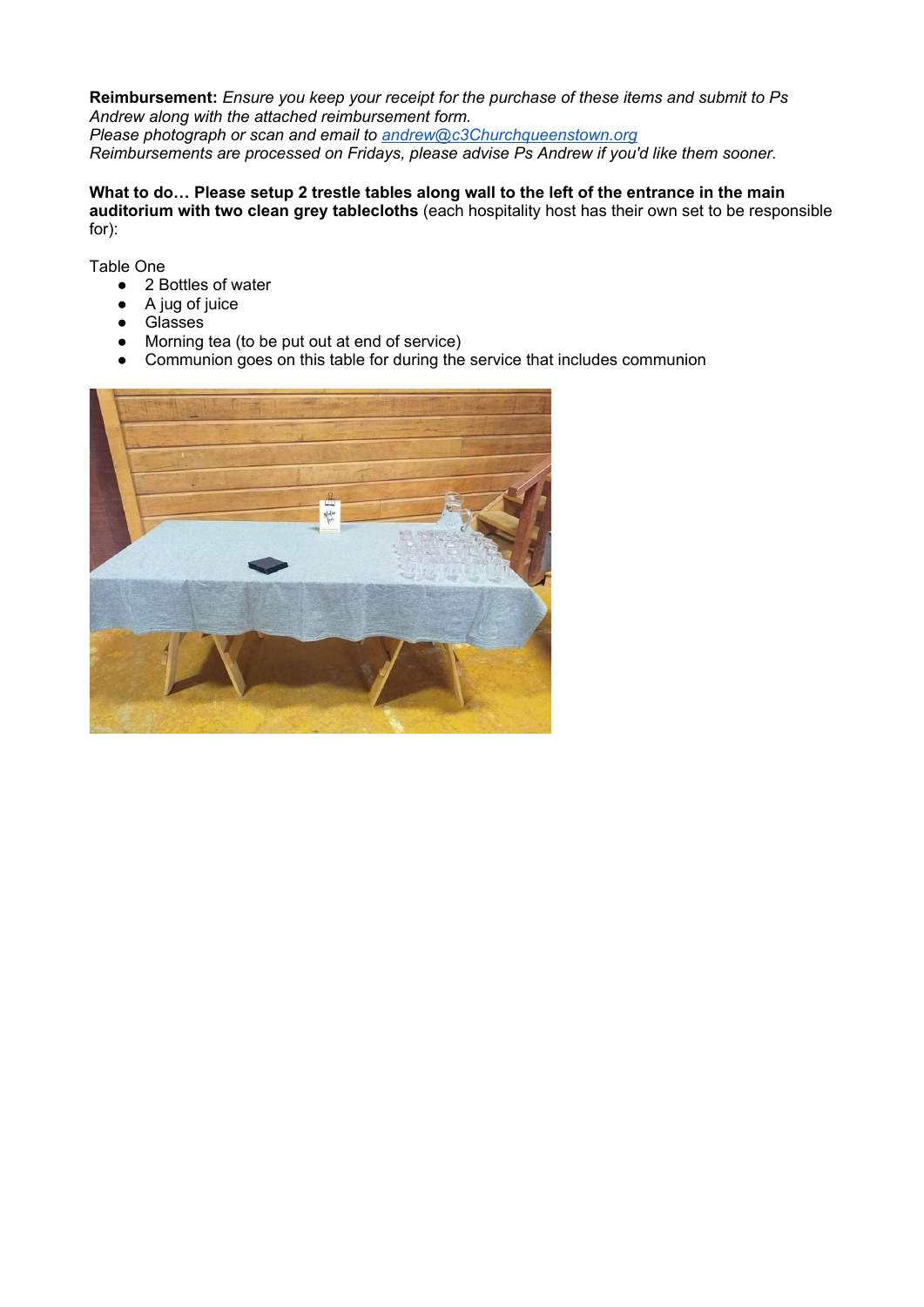Table Two

- Hot water urn<sup>\*</sup> fill urn with cold water. Ensure it is plugged in and turned on. Set the temperature to approx 90 degrees.
- From the storage boxes in the kitchen:
- Coffee, tea box, sugar, teaspoons and hot chocolate
- Approx. 15 mugs, 20 cafe cups without saucers & 15 transparent water cups
- Put out the square ramekins one for used teaspoons and one for tea bags
- A small pile of napkins
- Fill up 2 of the glass milk bottles with regular milk and 1 with almond milk and place in the fridge with labels
- Self serve Coffee Machine:
	- Plug in and fill back with cold water (ensure it is on a different plug to the urn as they trip each other if plugged in together)
	- Put jar of pods, small white coffee cups and plastic cups next to machine
	- Use a large black pot for pod and rubbish
	- Put a water bottle next to the machine for self service filling (please keep an eye on this though)



### **Preparations:**

- **Pre-Service Coffee / Hot Drinks** Please set out milks for pre-service hot drinks as the service begins, clear away and top up milks, coffee machine water and clear pods and tea bags to prepare for post service morning tea.
- **Prepare the morning tea** on plates for morning tea and cover and leave in the kitchen to put out later. Ensure you place a sign with the gluten free option.

Communion: every 4-5 weeks we have communion, during the service, this is prepared before Church. We use wooden trays with holes cut in with mini plastic cups (actually party cups used for shots) fill  $\frac{1}{2}$ way with rich dark grape juice like Coyes, we also use gluten free baguette cut into small pieces, placed on wooden platters.

Sunday Funday Services like Easter, Mothers Day, Fathers Day and Christmas we tend to cater for lunch or brunch and involve extra liaison with Pastors and Hospitality Team Leader

Shared lunches or C3 catered lunches following the service. Hospitality team is responsible for putting out the food, setting up butter and condiments, serviettes, plates, knives & forks etc. Cover or chill food as needed, re-plate or unpackage as required for a lovely presentation.